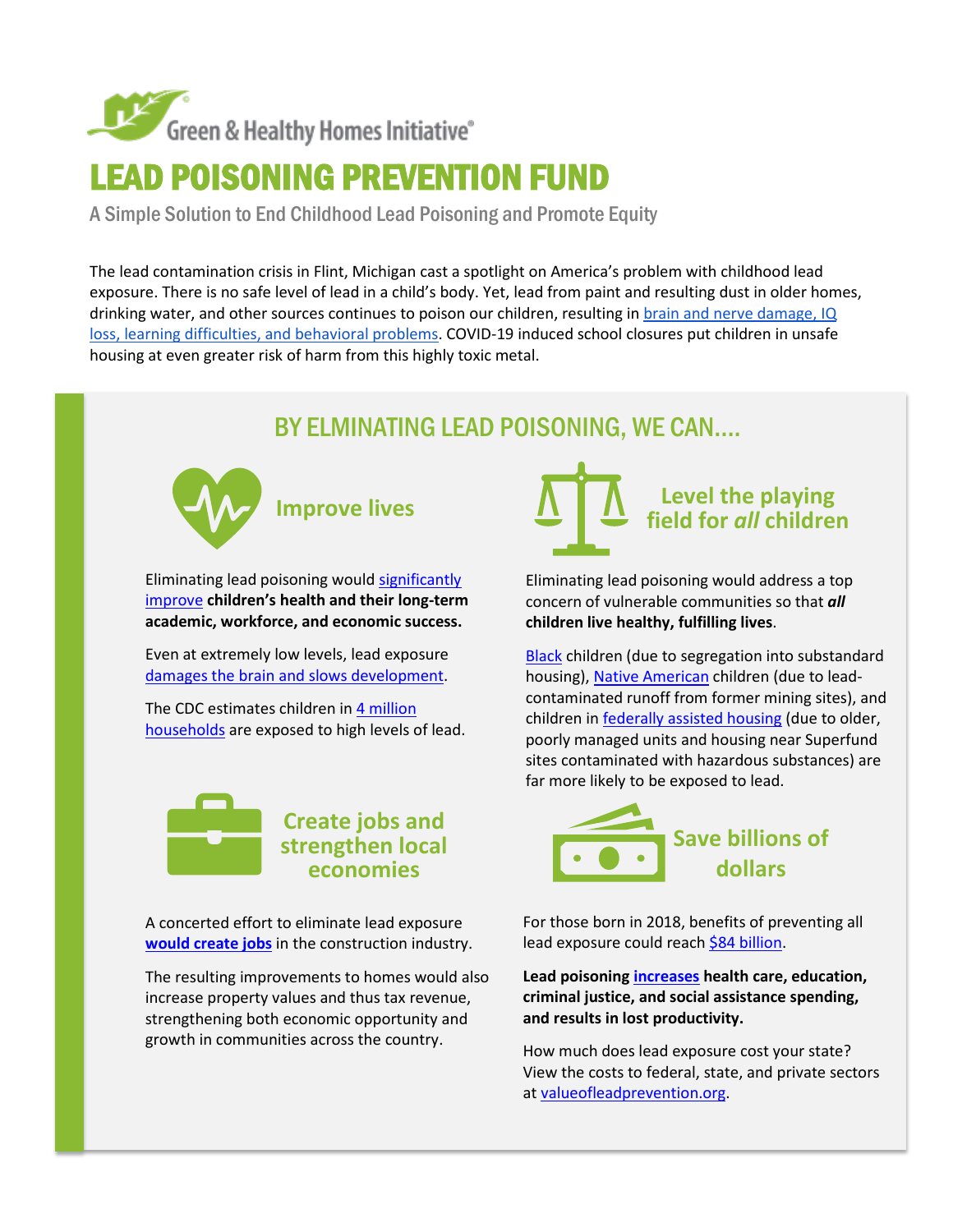### WE KNOW HOW. WE ONLY NEED THE RIGHT INVESTMENT.

**We know prevention works**. Key policy actions – removing lead from residential paint, establishing protective drinking water standards, prohibiting use of lead pipes and plumbing, eliminating leaded gasoline, reducing industrial emissions, and shifting to non-soldered food cans – have contributed to a **[94% decline](https://www.ncbi.nlm.nih.gov/pmc/articles/PMC6522252/)** in children's blood lead levels in the U.S. since 1976. A focused effort could completely eliminate this problem.

**We only need the right investment vehicle – one that leverages private dollars in a way that provides sustained support for lead remediation.** We spend [nearly \\$300 million a year](https://www.hud.gov/sites/dfiles/CFO/documents/36_2022CJ-Program-LeadHazardReduction.pdf) nationwide to clean up lead and many times more than that to deal with the impact of lead poisoning in children. Yet, we lack a sufficient and sustainable investment vehicle to further scale these efforts. And we focus on treatment rather than prevention. We must invest the amount needed to prevent lead poisoning by removing the risk in the first place, instead of just treating lead poisoning (and paying for it) after it occurs.

**We need a transformative, scalable solution to eliminate childhood lead poisoning once and for all.** 

### A LEAD POISONING PREVENTION FUND IS A SIMPLE, SUSTAINABLE, COST-SAVING SOLUTION TO IMPROVE EQUITY

#### *What is a Lead Fund and how is it financed?*

A statewide or citywide Lead Poisoning Prevention Fund provides affordable loans so property owners can solve their lead problems – like getting rid of paint or replacing pipes. The Fund would provide income-based sliding scale interest rates and/or forgivable loans to help families finance repair and remediation projects. Many families that have lead in their homes do not qualify for government loans, are unable to afford the remediation on their own, and/or face additional barriers to borrowing.

The Fund can provide loans directly and/or serve as a loan loss reserve, mitigating risk to lenders to encourage them to make more loans at lower interest rates. Public and private lenders are repaid with interest.



While this investment is primarily used to provide loans for repair and remediation, there are other possible uses as well.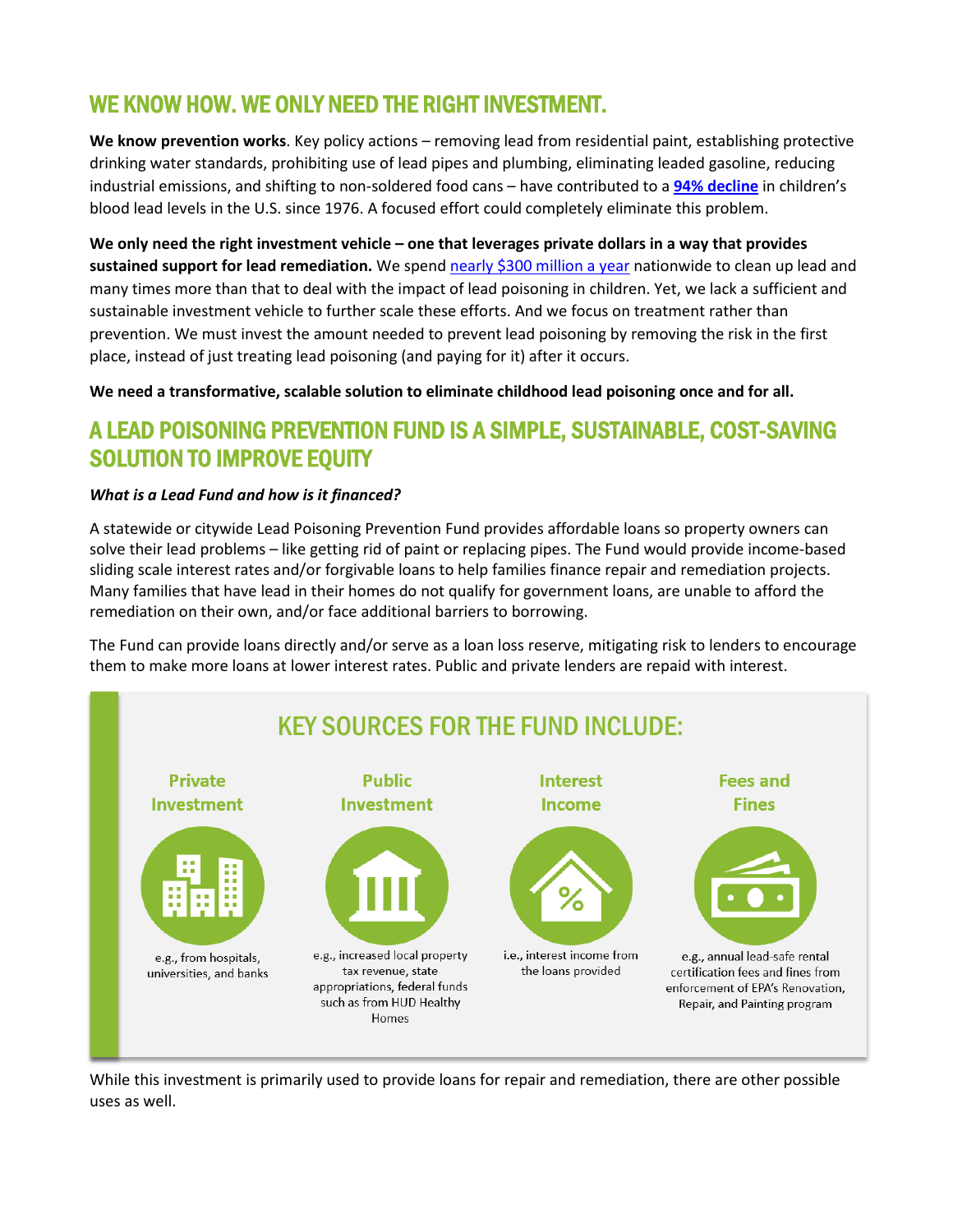

#### *Why is a Lead Fund an effective approach?*

**Lead Funds are public-private partnerships.** By applying some of the substantial resources available in the private sector to the problem of lead poisoning prevention, we can more quickly and effectively solve the problem. We know what works to prevent lead poisoning, we only need the resources to do so – and publicprivate partnerships are a proven path to maximizing resources.

**Incentives work.** Grants, mandates, and fines have not been sufficient to eliminate childhood lead poisoning. A different approach is needed to address this solvable problem. A loan loss reserve that mitigates risk to lenders serves as a powerful incentive to encourage lenders to do public good by making more loans at low interest rates for purposes of lead poisoning prevention.

**This small incentive produces a substantial multiplier effect.** Public investment that mitigates risk for lenders can generate many times the amount of private funds. Moreover, support for lead remediation can be sustained, with repaid loans and other sources of investment being cycled back to provide additional loans for repair and remediation. In Michigan, the state's initial investment of \$10 million in a similar energy fund has leveraged over \$280 million in investment for energy upgrade loans, drawing nearly \$30 of private investment [for every public dollar spent.](https://michigansaves.org/news/press-release-gov-whitmer-recommends-5-million-investment-in-michigans-green-bank/) [Washington's Clean Energy](https://www.commerce.wa.gov/wp-content/uploads/2020/12/ECPAC-Report_11-24-2020.pdf)  [Fund investment](https://www.commerce.wa.gov/wp-content/uploads/2020/12/ECPAC-Report_11-24-2020.pdf)**[,](https://www.commerce.wa.gov/wp-content/uploads/2020/12/ECPAC-Report_11-24-2020.pdf)** through awards of \$118 million, has successfully leveraged [over \\$400 million](https://www.commerce.wa.gov/wp-content/uploads/2020/12/ECPAC-Report_11-24-2020.pdf) to support innovative projects. The funding has resulted in energy savings, emission reductions, and job creation throughout the energy supply chain. The same can be done for investment in lead poisoning prevention. Impact investors, philanthropic partners, and others are eager to join governments to implement such solutions.



#### **Lead funds address the barriers residents face.** None of

us want lead in our homes. But maybe we cannot afford to remediate the risks, or the bank may not be willing to lend to us. HUD loans are restricted to those who income qualify. Many other homeowners also need access to affordable loans to remediate lead from their homes or rental properties.